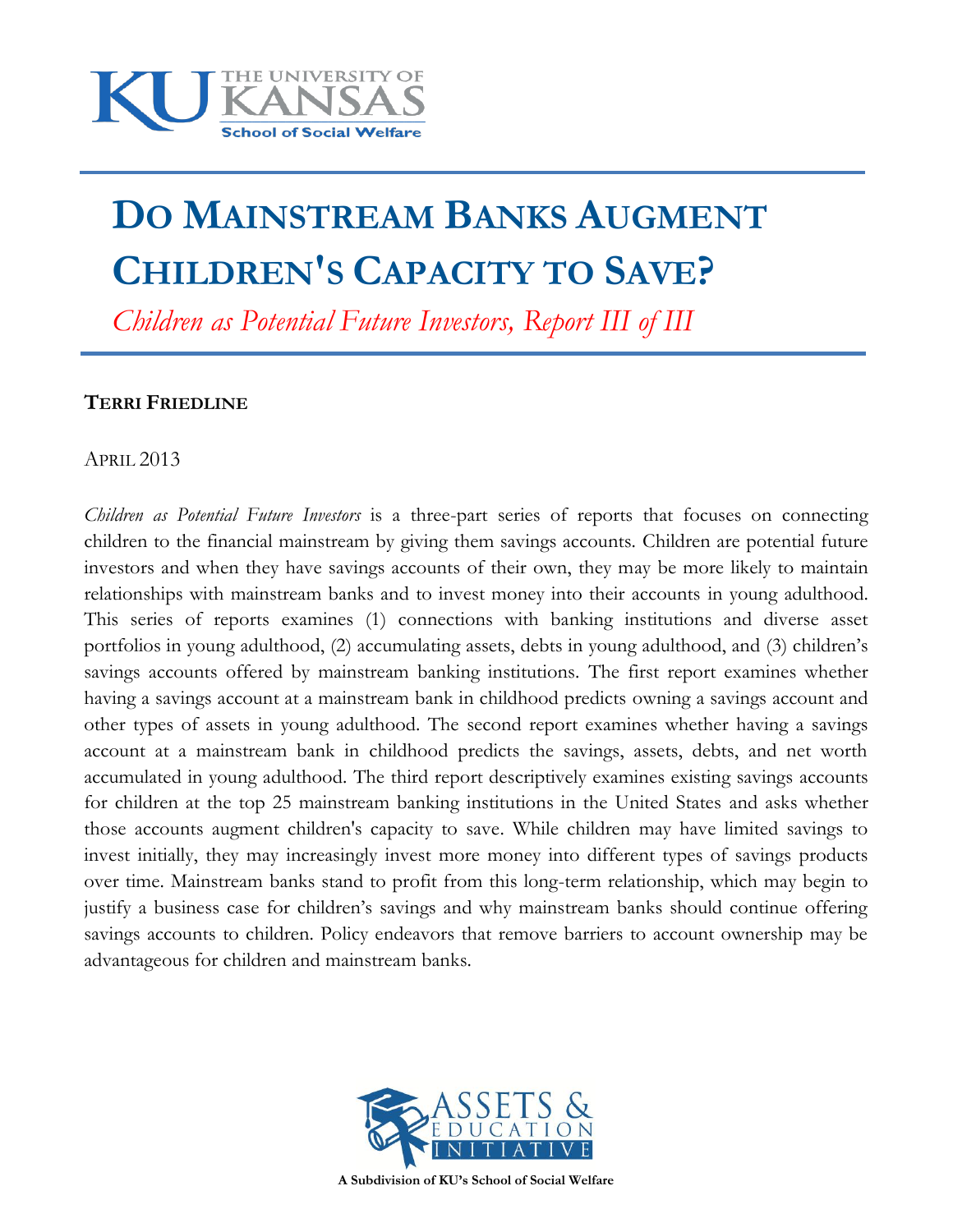## **HIGHLIGHTS:**

- Savings account requirements vary across the 25 mainstream banking institutions reviewed in this paper:
	- o Initial deposits at account opening range between \$0 and \$500.
	- o Interest rates range from .01 percent to .85 percent, with online-only accounts offering the highest rates.
	- o Daily and monthly minimum balances range between \$0 and \$1,500 with an average balance requirement of \$340.
	- o Account holders are charged an average maintenance fee of \$4.32 if balances fall below the minimum.
	- o Most banks (20) adhere to the federal withdrawal limits of six per month; however, five banks do not permit account holders to make more than three or four withdrawals from their savings accounts.
	- o After exceeding the number of allowable withdrawals, account holders are charged an average fee of \$3.42 and account holders at four banks risk having their savings accounts transferred into a checking account or closed altogether.
- Twenty-one of the 25 mainstream banking institutions (84 percent) offer savings accounts to children.
	- o Most children who open savings accounts at mainstream banks can expect to have a minimum initial deposit of \$25 or \$50, maintain a minimum balance of \$340, and have monthly service and withdrawal limit fees waived.
	- o Eleven out of 25 mainstream banking institutions do not waive any requirements like initial deposits, monthly balances, or maintenance fees.
- It may be in banks' best interests, as well as children's best interests, to design user-friendly and convenient savings accounts for children that relax traditional requirements and encourage saving.



**A Subdivision of KU's School of Social Welfare**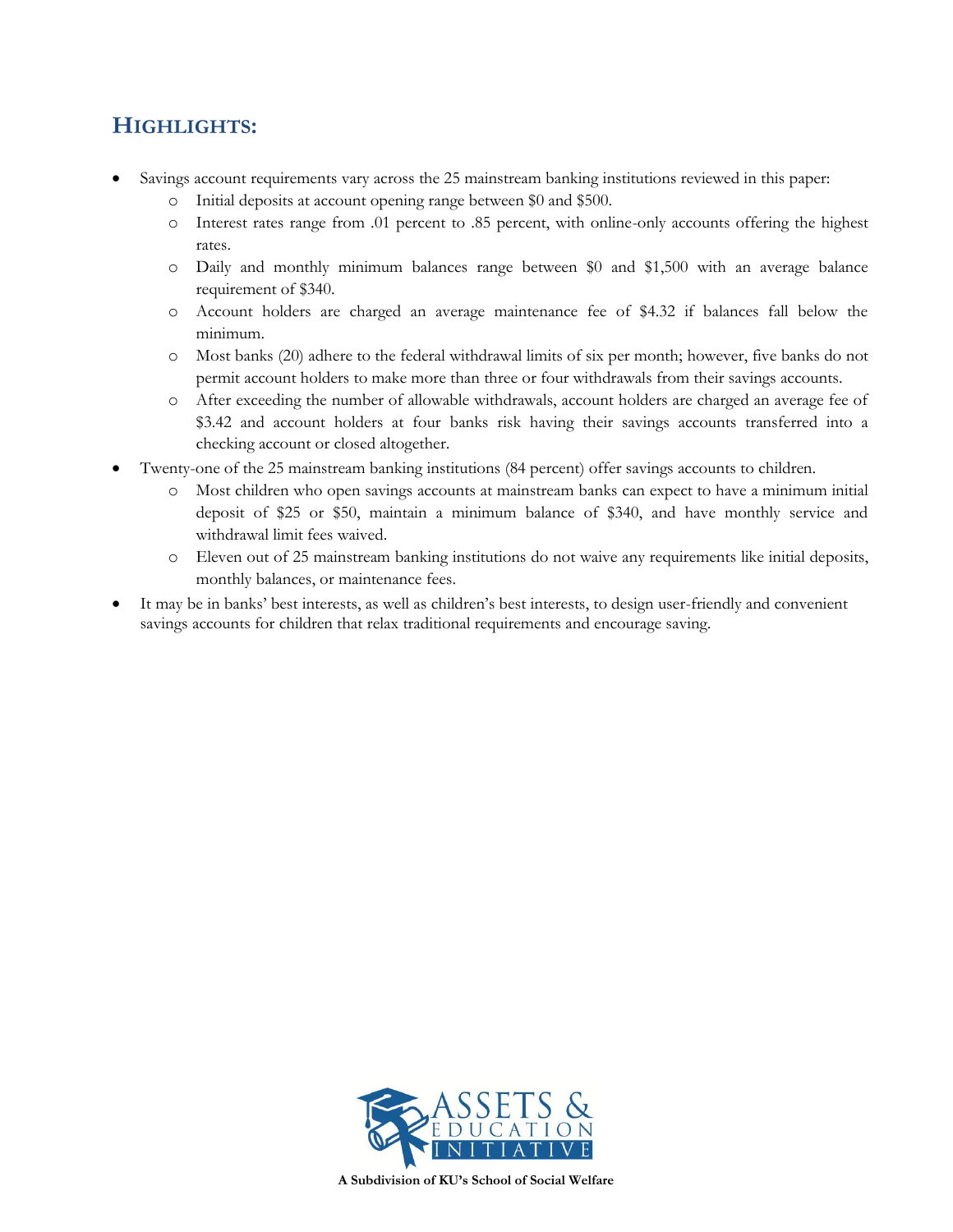Mainstream banks may be important partners in the efforts to implement CDA-type programs and policies throughout the U.S. and in some cases, mainstream banks are leading these efforts. A number of programs at the state and local levels are opening CDA-types of savings accounts for children. Research-tested innovations in Oklahoma (Saving for Education, Entrepreneurship, and Downpayment [SEED] OK experiment; Nam, Kim, Clancy, Zager, & Sherraden, 2013), Maine (Harold Alfond College Challenge Program; Huang, Beverly, Clancy, Lassar & Sherraden, 2011), and California (San Francisco's Kindergarten to College [K2C] Program) provide savings accounts to children. The K2C program was implemented in 2010 with the hopes that giving savings accounts to every kindergarten child in the San Francisco Unified School District "makes it easier for them to open other accounts as well" (San Francisco Office of Financial Empowerment [SF OFE], 2012). These savings accounts were opened at Citibank, a mainstream banking institution.

In 2011, a partnership between the Knowledge is Power Program (KIPP), UNCF, and Citi Foundation was initiated that opens accounts for children enrolled in 28 KIPP charter schools in Chicago, Houston, New York City, the San Francisco Bay Area, and Washington, DC. Citibank is also involved in this savings account program through the Citi Foundation, their non-profit entity that provides the funding for the accounts. A main goal of this partnership is to connect children and their families to mainstream banks, which is articulated by the CEO of the Citi Foundation, "Our goal is to dramatically increase the number of first-generation students—and those from low-to moderateincome families—who obtain a college degree, while also bringing their families into the financial mainstream...This groundbreaking partnership is not only an investment in talented students, but an investment in our country's ability to remain economically competitive and vibrant" (Corporation for Enterprise Development [CFED], 2011).

Children with savings accounts may be financially better off in the future. Not only can they invest more money over time, but they can develop long-term relationships with mainstream banking institutions.

Implicit in these policies and programs is the idea that children with savings accounts may be financially better off in the future. Not only can they invest more money over time, but they can develop long-term relationships with mainstream banking institutions. The first two reports in this series confirm these assumptions. As such, one potential result of giving children savings accounts may be creating a generation that automatically develops relationships with mainstream banking institutions and diversifies their asset portfolios. The long-term relationships with banks and increasing investments that children make into their accounts begin to justify the business case<sup>1</sup> for children's savings. In other words, mainstream banks have much to gain from investing in children's savings.

Many mainstream banking institutions already offer specially designed accounts for children outside of CDA-type programs and policies, which in part indicates their willingness to help children save. What do these accounts look like and are they sufficient for children? This third and final report in the series takes a look at the existing savings accounts at the top 25 mainstream banking institutions as a way to evaluate children's capacity to open savings accounts in the banking mainstream and in the absence of CDAs.

 $\overline{\phantom{a}}$ 

<sup>&</sup>lt;sup>1</sup> The term "business case" has been used in the field previously. Hirschland (2009) used the concept to discuss children's savings from the perspective of mainstream banks and other financial institutions. Others have built upon this concept by using the term "business case," including Deshpande and Zimmerman (2010), Westley and Palomas (2010), and Kilara and Latortue (2012).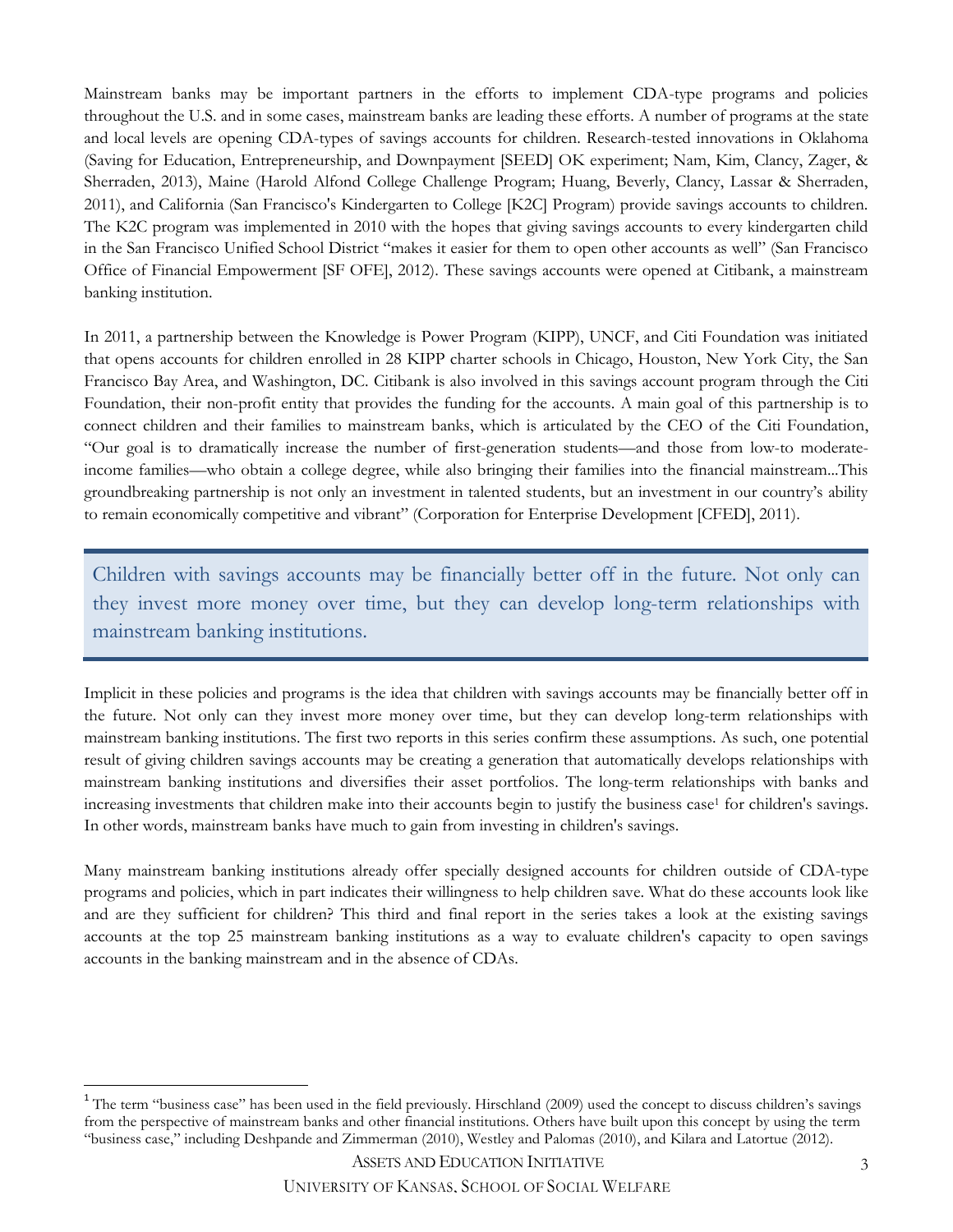A potential result of giving children savings accounts is creating a generation of future financial investors that develops relationships with mainstream banking institutions and diversifies their asset portfolios.

#### **AN INSTITUTIONAL MODEL**

Before describing the accounts at mainstream banking institutions, a model is needed that can be used to evaluate the design of savings accounts for children. The institutional model suggests that saving, including the children's saving, can be structured and made automatic through institutional mechanisms, or features (Sherraden, 1991). It also suggests that simultaneous access to or use of these features may facilitate the accumulation of savings. Institutional features include access, information, facilitation, incentives, expectations, restrictions, and security (Beverly, Sherraden, Cramer, et al., 2008). This means accounts are automatically opened for children (access), paired with financial education (information), facilitated by features like direct deposit (facilitation), incentivized by providing matches (e.g., every \$1 saved in the account is matched with an additional \$1; incentives), designed to identify expected savings goals (e.g., a minimum threshold for monthly savings; expectations), penalized for making unapproved withdrawals (restrictions), and insured against losses (security). For instance, it is possible to determine whether or not savings accounts at mainstream banks include features like incentives or financial education.

The aforementioned institutional features exist in savings accounts within CDA programs and policies, like K2C and the partnership between KIPP, UNCF, and Citi Foundation. However, it is also of interest to know whether these features exist in the savings accounts already offered within the financial mainstream. If these features exist, then mainstream banking institutions may be even better poised to partner with CDA-type programs and policies and to open savings accounts for children. If these features do not exist, then mainstream banking institutions might consider adapting their savings accounts to better meet children's needs.

Incentives, restrictions, and information are identified as features of savings accounts in the mainstream. Incentives are identified as interest rates because they provide a percentage match on amounts saved. Fees and withdrawal limits are identified as restrictions because they represent penalties levied against account holders for not maintaining a certain savings threshold and for frequently withdrawing savings. For children, incentives may be identified as whether or not any of these restrictions are waived on their accounts, thus encouraging their saving. Information is identified as any type of financial education offered by mainstream banks to children. Security is identified as FDIC insurance and whether or not people other than the child are legally required to be named on the accounts. The following section describes the accounts offered by mainstream banks and evaluates whether or not the accounts are sufficient for children.

## **WHAT TYPES OF SAVINGS ACCOUNTS DO MAINSTREAM BANKS OFFER?**

Savings accounts are reviewed from the top 25 mainstream banking institutions identified by the Federal Reserve as accruing the highest consolidated assets and headquartering in the U.S. Familiar names appear on this top-25 list, including Bank of America, Citigroup, BNY Mellon, SunTrust, and PNC Financial Services Group. These institutions and their accounts are described in detail in Table 1.

Initial deposits at account opening range between \$0 and \$500 with an average of \$64 at mainstream banks. Interest rates, which may represent incentives for saving, range from .01 percent to .85 percent with an average of .01 percent. Online-only savings accounts advertise the highest interest rates. Banks with an interest rate of .01 percent are essentially matching on average \$.01 (one penny) per every \$100. Daily and monthly minimum balances range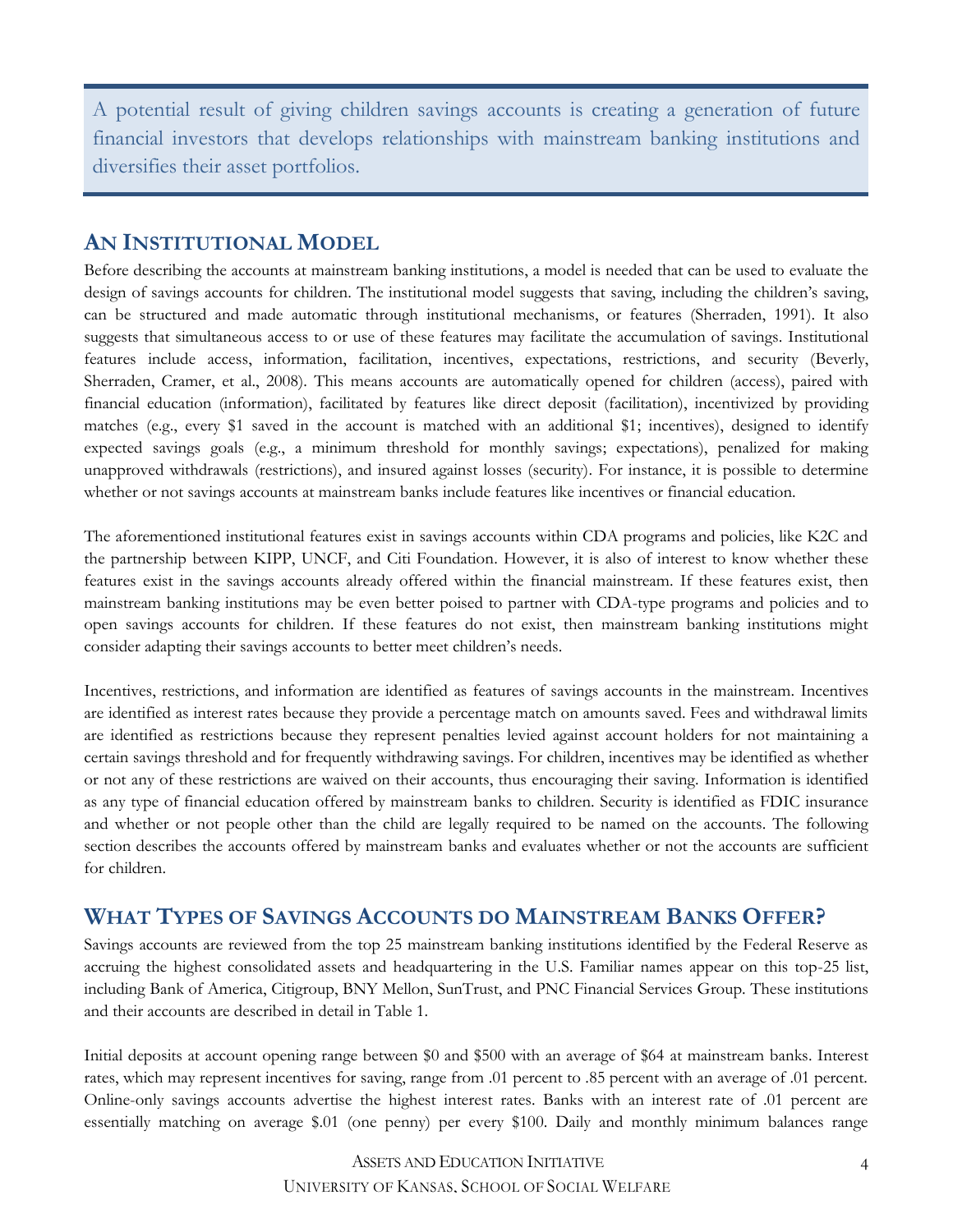between \$0 and \$1,500 with an average balance requirement of \$340. Should account balances fall below the minimum, account holders are charged an average maintenance fee of \$4.32 (ranging from \$0 to \$15). Federal law limits the number of withdrawals on savings accounts to six per month and gives mainstream banks latitude to charge fees, transfer savings accounts into checking accounts, or close accounts altogether if the number of withdrawals exceeds the monthly limit. Most mainstream banks (20) adhere to a limit of six withdrawals per month; however, five mainstream banks do not permit account holders to make more than a few (three or four) withdrawals. After withdrawals exceed this limit, account holders can expect a fee on average of \$3.42 per withdrawal with fees ranging from \$0 to \$10. Account holders at four mainstream banks can expect their account to be transferred into a checking account or closed altogether should they exceed the allowable number of withdrawals.

#### CHILDREN'S SAVINGS ACCOUNTS

Twenty-one of 25 mainstream banks (84 percent) offer 'minor' savings accounts. Minor savings accounts represent the accounts offered to children by mainstream banking institutions. These accounts are opened for a child under 18 years of age by an adult who remains on the account as a custodian. Because of this legal arrangement, either the child or the adult custodian can make deposits and withdrawals. Some mainstream banks waive initial deposits, monthly service fees, or withdrawal limit fees for minor savings accounts. Initial deposits are reduced or waived at four of the mainstream banks, three waive minimum balances, 13 waive monthly service fees if account balances fall below the minimum, and four waive withdrawal limit fees for minor savings accounts. Based on these exceptions most children who open savings accounts at mainstream banks can expect to have a minimum initial deposit of \$25 or \$50 at account opening, maintain a minimum balance of \$340, and have monthly service and withdrawal limit fees waived.

Most children who open savings accounts at mainstream banks can expect to have a minimum initial deposit of \$25 or \$50 at account opening, maintain a minimum balance of \$340, and have monthly service and withdrawal limit fees waived.

Three mainstream banks provide information via online interactive financial education. Two financial institutions, RBS Citizens Financial Group Inc. and UnionBanCal Corp., provide financial incentives for returns on children's investments beyond the traditional interest rate. RBS Citizens Financial Group promises a \$1,000 bonus into their CollegeSaver savings account after the child turns age 18 (*if* the account was opened before the child turned age 12). UnionBanCal incentivizes savings by offering prizes when savings milestones are reached.

While savings accounts are available to children at mainstream banks, there is question as to whether or not the accounts are sufficient for children's needs. There is no automatic enrollment or default option on these accounts, so children must opt into them. Children from higher income households are more likely to own these accounts (Friedline, 2012). There is also some question about whether children truly can make use of their accounts once they are opened. Children from lower income households have a median of \$200 to \$390 saved and black children have a median of \$20 saved (Friedline & Elliott, 2011; Friedline, Elliott, & Chowa, 2013). These amounts may meet the initial deposit requirements at most mainstream banks, but not the minimum balance requirements. The median amount of \$20 saved among black children is not even enough to meet the required initial deposit and open an account at many mainstream banks. Once accounts are opened, one can imagine that such small amounts might be quickly spent down should the banks not waive maintenance, monthly service, and withdrawal limit fees. Interest rates likely will do little to incentivize children's savings given their small amounts (for a median of \$390 saved, children could earn \$.04 [four pennies] at a .01 percent interest rate).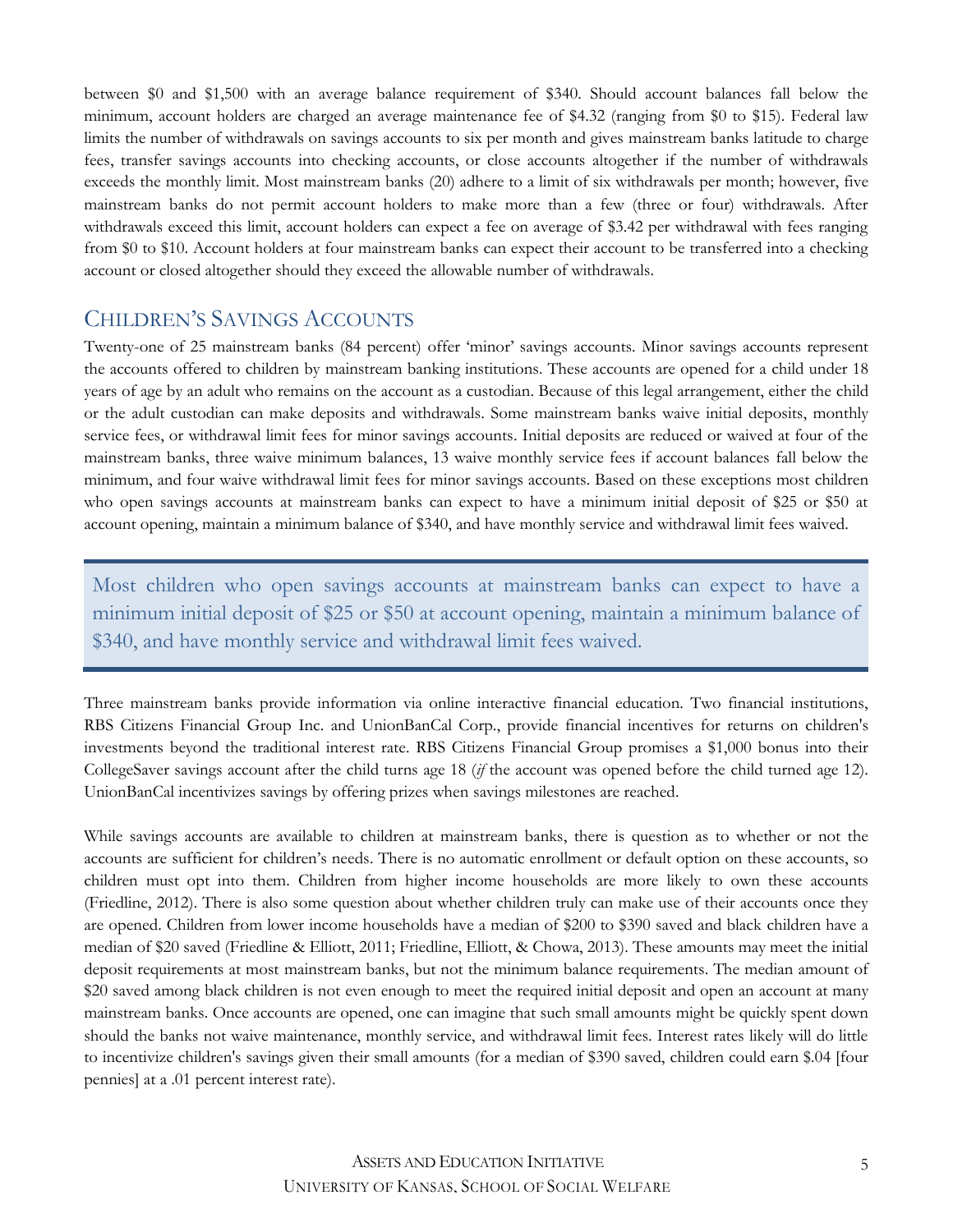Financial information is provided to children through interactive websites promoting financial education. Children who have internet access and take initiative to visit these websites may be able to learn about the types of savings products and the best ways to invest their money. While children can expect to receive information via regular statements on their savings accounts, it is up to children or their households to interpret those statements. Lastly, while mainstream banking institutions offer the security of insurance provided through the FDIC, they require adults age 18 or older (i.e., parents or adult household members) to open and remain legal decision-makers on the accounts. When designed in this way, mainstream banks cannot guarantee children's savings is protected against withdrawals for an unexpected repair bill on the family car, for instance.

### **CONCLUSION**

What do these findings mean for children's capacity to open savings accounts at mainstream banking institutions? A majority of mainstream banks are already offering savings accounts and are taking initiative to do so outside of CDAtype programs and policies. Moreover, some mainstream banks relax requirements on initial deposit and monthly balance amounts, maintenance fees, and withdrawal limits. Taken together, these findings suggest that mainstream banks are already willing partners in the efforts to open savings accounts for children. Banks that relax requirements may recognize that children initially have small amounts of money to invest and cannot afford initial deposits or maintenance fees. However, children may invest more over time. Examples include Citibank who partners with CDA programs to offer incentivized savings accounts, RBS Citizens Financial Group Incorporated who offers a \$1,000 bonus for regular deposits into children's savings accounts for college, PNC Bank who operates an interactive financial education website, and UnionBanCal who relaxes initial deposit, minimum balance, and maintenance fee requirements and rewards children for savings milestones. These banks and others like them may be best poised to partner in children's savings efforts. They may also benefit from long-term relationships and increasing investments because their savings accounts more closely align with children's capacity and help children develop good early relationships with banks.

Mainstream banks may already be willing partners in the efforts to open savings accounts for children.

Work is still needed to design savings accounts in the financial mainstream with the features that are most beneficial to children. Almost half (11 out of 25) of mainstream banking institutions do not waive any requirements like initial deposits, monthly balances, or maintenance fees. Children who own savings accounts at these banks are held to the same requirements as adults despite having fewer resources. Amongst these mainstream banks, questions remain about whether or not savings accounts are sufficient for children. For instance, Bank of America does not waive any requirements for children, requires an initial deposit of \$25, requires a daily minimum balance of \$300 before \$5 maintenance fees are levied, and limits withdrawals to three per month before fees kick in (which is half the number of withdrawals required by federal law). If children on average cannot maintain the required minimum balance in their accounts, then they may be penalized by maintenance fees that could spend down their small balances.

These banking institutions—and their child customers—may be better served by accounts that relax requirements like initial deposits and minimum balances. In the financial mainstream, this may mean relaxing or eliminating the following features:

- Initial deposit at account opening
- Minimum daily or monthly balances
- Monthly service fees
- Withdrawal limit restrictions

#### ASSETS AND EDUCATION INITIATIVE UNIVERSITY OF KANSAS, SCHOOL OF SOCIAL WELFARE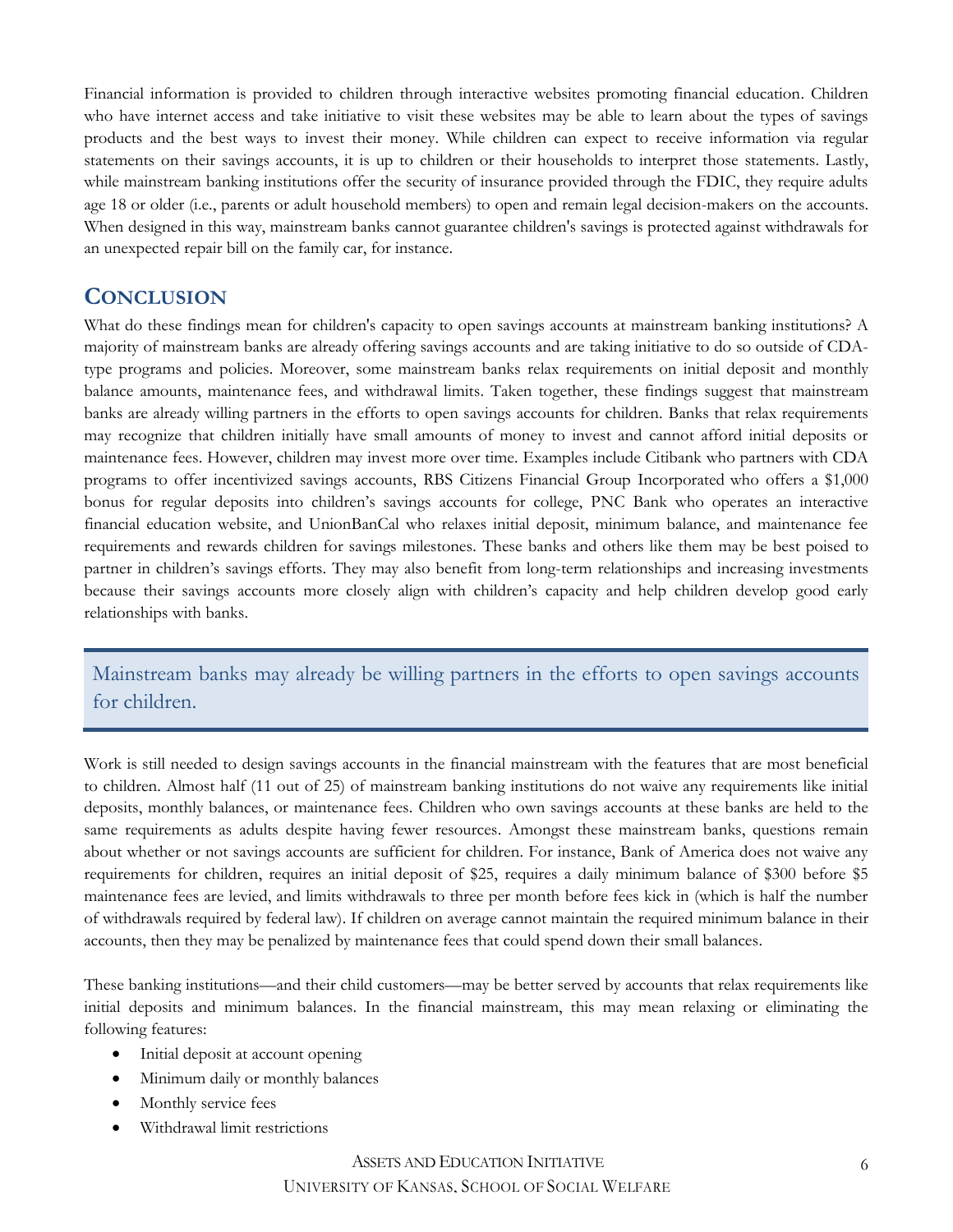Accounts that relax these features provide children with opportunities to save that otherwise might not be possible. Moreover, the relaxing or eliminating of these features align savings accounts at mainstream banks more closely to the account design features recommended by the institutional model (Nam, Kim, Clancy, et al., 2013):

As the first two reports in this series suggest, children are potential future investors and mainstream banking institutions that open savings accounts for children stand to gain from children's maintained relationships and longterm investments. Thus, there is reason to believe it may be in banks' best interests, as well as children's best interests, to design user-friendly and convenient savings accounts for children.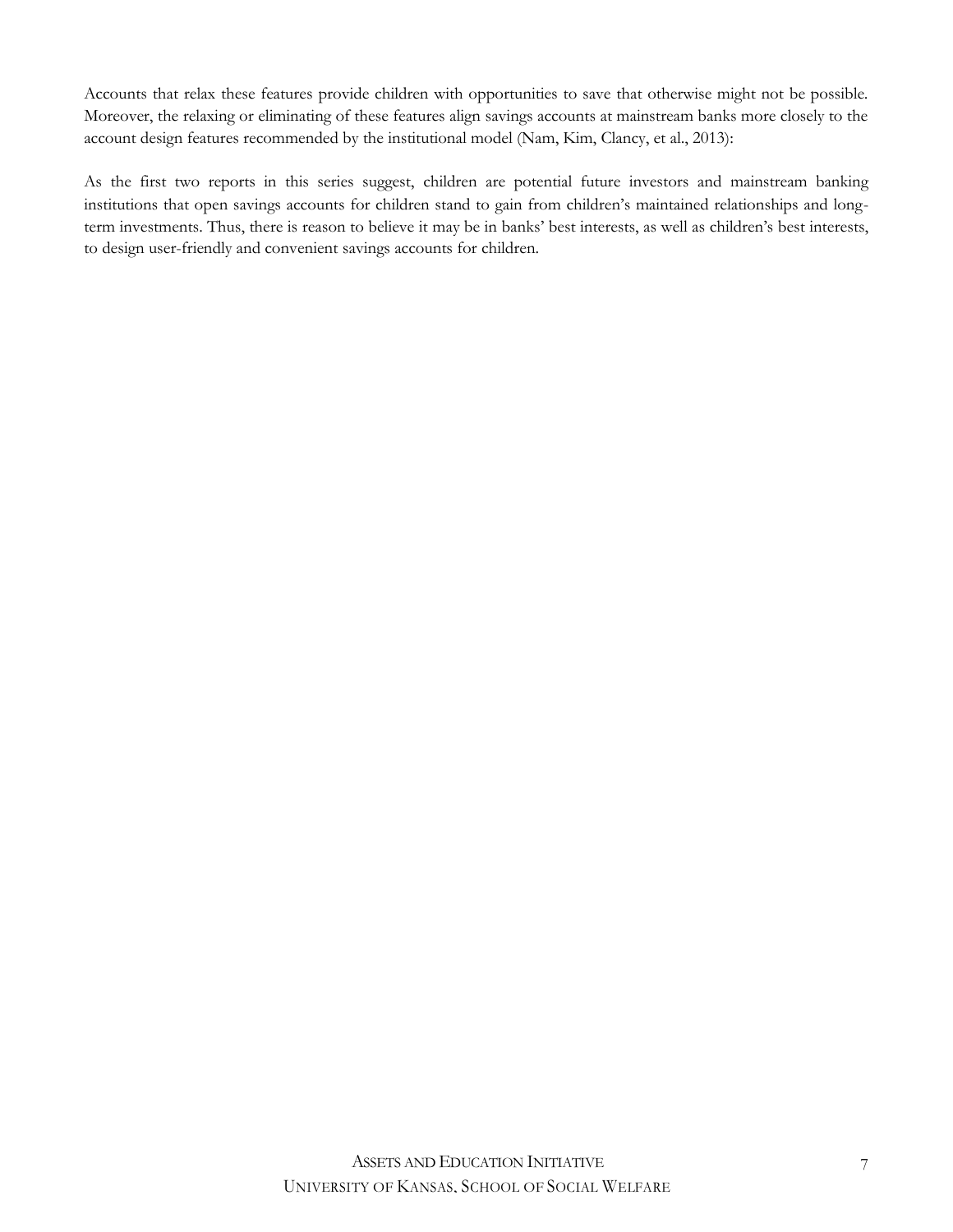#### **REFERENCES**

Beverly, S., Sherraden, M., Cramer, R., Williams Shanks, T., Nam, Y., & Zhan, M. (2008). Determinants of asset holdings. In S.-M. McKernan & M. Sherraden (Eds.), *Asset building and low-income families*. Washington, D.C.: The Urban Institute Press.

Corporation for Enterprise Development. (2011). *KIPP, UNCF and CFED launch partnership for college completion: Citi and Citi Foundation provide \$7.5 million anchor investment for innovative program*. Washington, DC: Corporation for Enterprise Development. Retrieved from http://cfed.org/newsroom/pr/kipp\_uncf\_and\_cfed\_launch\_partnership\_for\_college\_completion/

Deshpande, R., & Zimmerman, J. (2010). *Youth savings in developing countries: Trends in practice, gaps in knowledge*. Washington, DC: Save the Children, Center for Social Development, New America Foundation, and Consultative Group to Assist the Poor. Retrieved from http://gap.newamerica.net/sites/newamerica.net/files/policydocs/YouthSavingsMay2010Web\_0.pdf

Friedline, T. (2012). Predicting children's savings: The role of parents' savings for transferring financial advantage and opportunities for financial inclusion. *Children and Youth Services Review*, *34*(1), 144-154. doi: 10.1016/j.childyouth.2011.09.010

Friedline, T., & Elliott, W. (2011). Predicting savings for Black and White young adults: An early look at racial disparities in savings and the potential role of Children's Development Accounts (CDAs). *Race and Social Problems, 3*(2), 99-118.

Friedline, T., Elliott, W., & Chowa, G. (2013). Testing an asset-building approach for young people: Early access to savings predicts later savings. *Economics of Education Review, 33*, 31-51. doi: [10.1016/j.econedurev.2012.10.004](http://dx.doi.org/10.1016/j.econedurev.2012.10.004)

Hirschland, M. (2009). *Youth Savings Accounts: A Financial Services Perspective* (microREPORT #163). US Agency for International Development, Office of Microenterprise Development, Washington, DC. Retrieved from http://www.microfinancegateway.org/gm/document-1.9.50928/Youth%20Savings.pdf

Huang, J., Beverly, S., Clancy, M., Lassar, T., & Sherraden, M. (2011). *Early enrollment in a statewide Child Development Account program (*CSD Working Paper No. 11-23). St. Louis, MO: Center for Social Development, Washington University. Retrieved from http://csd.wustl.edu/Publications/Documents/WP11-23.pdf

Kilara, T., & Latortue, A. (2012). *Emerging perspectives on youth savings*. Washington, DC: Consultative Group to Assist the Poor. Retrieved from http://www.cgap.org/sites/default/files/CGAP-Focus-Note-Emerging-Perspectives-on-Youth-Savings-Aug-2012.pdf

Nam, Y., Kim, Y., Clancy, M., Zager, R., & Sherraden, M. (2013). Do Child Development Accounts promote account holding, saving, and asset accumulation for children's future? Evidence from a statewide randomized experiment. *Journal of Policy Analysis and Management, 32*(1), 6-33. doi: 10.1002/pam.21652

San Francisco Office of Financial Empowerment. (2012). *About: Kindergarten to College*. San Francisco, CA: Office of the Treasurer, Office of Financial Empowerment. Retrieved from http://sfofe.org/programs/k-to-c

Sherraden, M. (1991). *Assets and the poor*. Armonk, New York: M.E. Sharpe, Inc.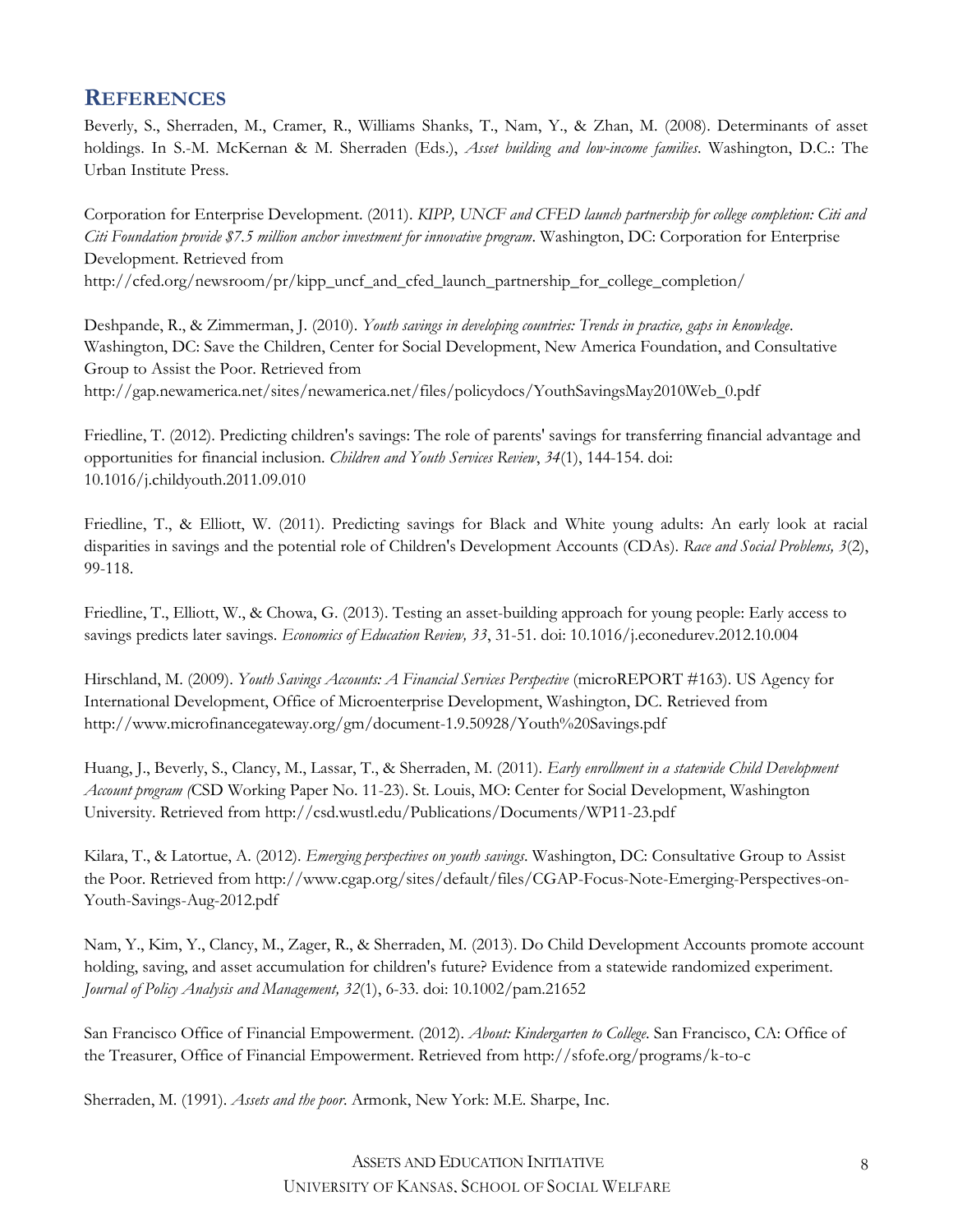Westley, G., & Palomas, X. M. (2010). *Is there a business case for small savers*? Washington, DC: Consultative Group to Assist the Poor. Retrieved from http://www.cgap.org/sites/default/files/CGAP-Brief-Is-There-a-Business-Case-for-Small-Savers-Jan-2011.pdf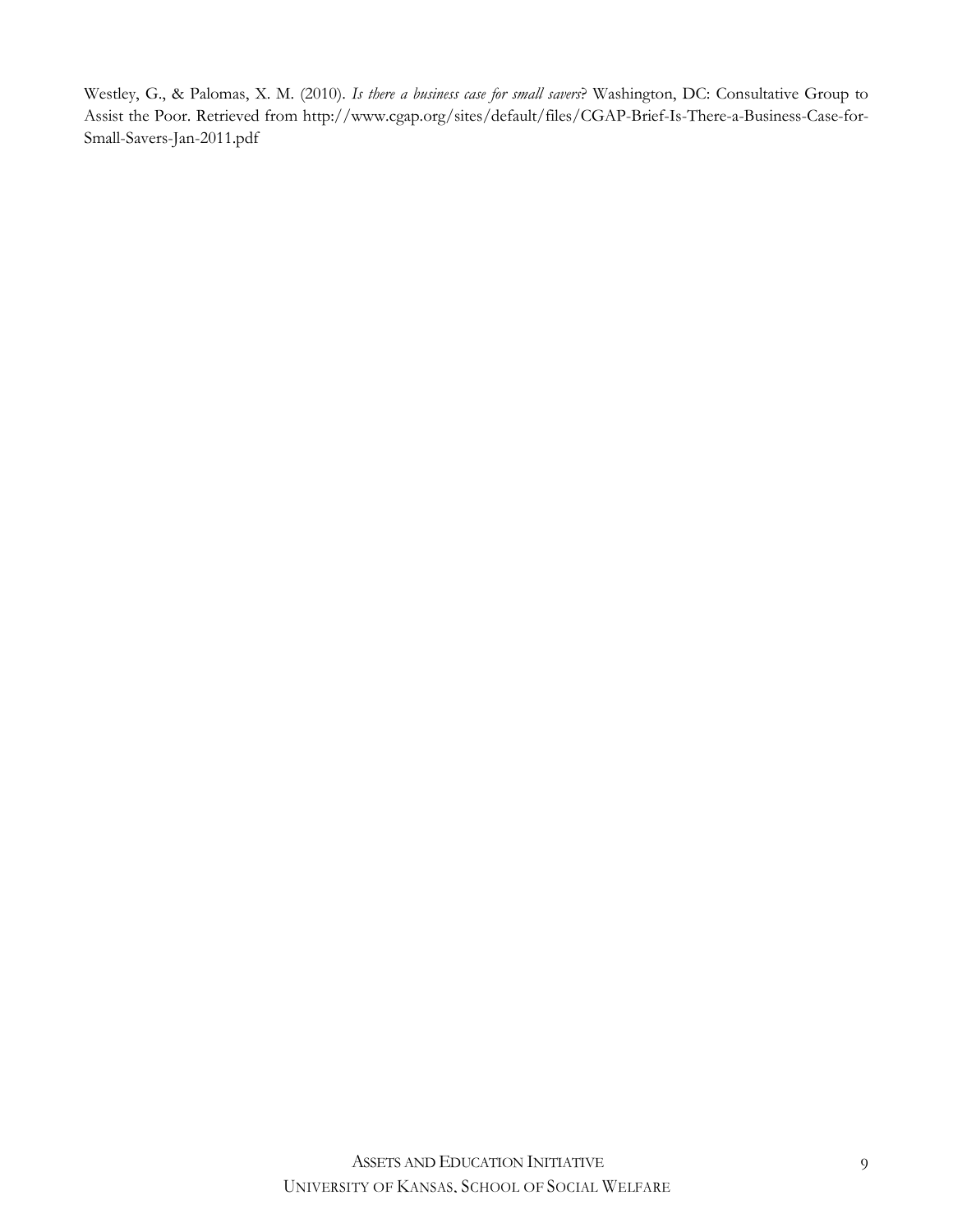|     | Name of Banking<br>Institution                     | Initial<br>Deposit | <b>Interest Rate</b><br>as an<br>Incentive | <b>Monthly Service</b><br>Feet as a<br>Restriction         | Withdrawal Limit<br>as a Restriction                                            | <b>Savings Account</b><br>Deposits, Balances,<br>and Fees Waived as an<br><b>Incentive for Children</b><br>under age 18? | <b>Savings Account</b><br><b>Incentives or Financial</b><br><b>Education for Children</b><br>under age 18? |
|-----|----------------------------------------------------|--------------------|--------------------------------------------|------------------------------------------------------------|---------------------------------------------------------------------------------|--------------------------------------------------------------------------------------------------------------------------|------------------------------------------------------------------------------------------------------------|
| 1.  | JP Morgan Chase &<br>Company                       | \$25               | 0.01%                                      | \$4 for daily balances<br>under \$300+                     | 6 per month,<br>otherwise \$5 fee<br>applies                                    | Monthly service fee                                                                                                      | $-$                                                                                                        |
| 2.  | <b>Bank of America</b>                             | \$25               | 0.05%                                      | \$5 for daily balances<br>under \$300 <sup>+</sup>         | 3 per month,<br>otherwise \$3 fee<br>applies                                    | $\overline{\phantom{a}}$                                                                                                 | $---$                                                                                                      |
| 3.  | Citigroup                                          | \$100              | 0.05%                                      | \$10 for monthly<br>balances under<br>\$1,500 <sub>†</sub> | 6 per month,<br>otherwise \$10 fee<br>applies                                   | Monthly service fee                                                                                                      | $\mathcal{L}(\mathcal{L})$                                                                                 |
| 4.  | Wells Fargo & Company                              | \$100              | $0.01\%$                                   | \$5 for daily balances<br>under \$300+                     | 6 per month,<br>otherwise \$5 fee<br>applies                                    | $-$                                                                                                                      | $\overline{\phantom{a}}$                                                                                   |
| 5.  | U.S. Bancorp                                       | \$25               | .05%                                       | \$4 for daily balances<br>under \$300                      | 6 per month                                                                     | Monthly service fee,<br>withdrawal limit fee                                                                             | $-$                                                                                                        |
| 6.  | <b>HSBC</b> North America<br>Holdings Incorporated | \$1                | $0.01\%$                                   | \$5 for balances<br>under \$500                            | 6 per month,<br>otherwise account<br>may be closed                              |                                                                                                                          | $-$                                                                                                        |
| 7.  | <b>PNC Financial Services</b><br>Group             | \$25               | $.01\%$                                    | \$4 for monthly<br>balances under<br>\$400+                | $6$ per month, \$3 per<br>withdrawal for<br>balances below<br>\$1,500 per month | Monthly service fee,<br>withdrawal limit fee                                                                             | Interactive online website<br>with financial education<br>for children                                     |
| 8.  | Capital One Financial <sup>a</sup>                 |                    | $.80\%$                                    | \$0                                                        | 6 per month                                                                     |                                                                                                                          | Interactive online website<br>with financial education<br>for children                                     |
| 9.  | TD Bank U.S. Holding<br>Company                    | \$250              | .05%                                       | \$4 for daily balances<br>under \$250                      | 6 per month                                                                     | Monthly service fee                                                                                                      | Online tips for parents to<br>teach their children about<br>saving                                         |
| 10. | Ally Financial<br>Incorporation <sup>a</sup>       | \$0                | .84%                                       | \$0                                                        | 6 per month,<br>otherwise \$10 fee<br>applies                                   | $\overline{a}$                                                                                                           | $\overline{\phantom{a}}$                                                                                   |
| 11. | SunTrust Bank                                      | \$100              |                                            | \$5 for daily balances                                     | 6 per month,                                                                    | Reduced initial minimum                                                                                                  | $\sim$                                                                                                     |

# TABLE 1—Savings Accounts at the Top 25 Major Mainstream Banking Institutions Headquartered in the United States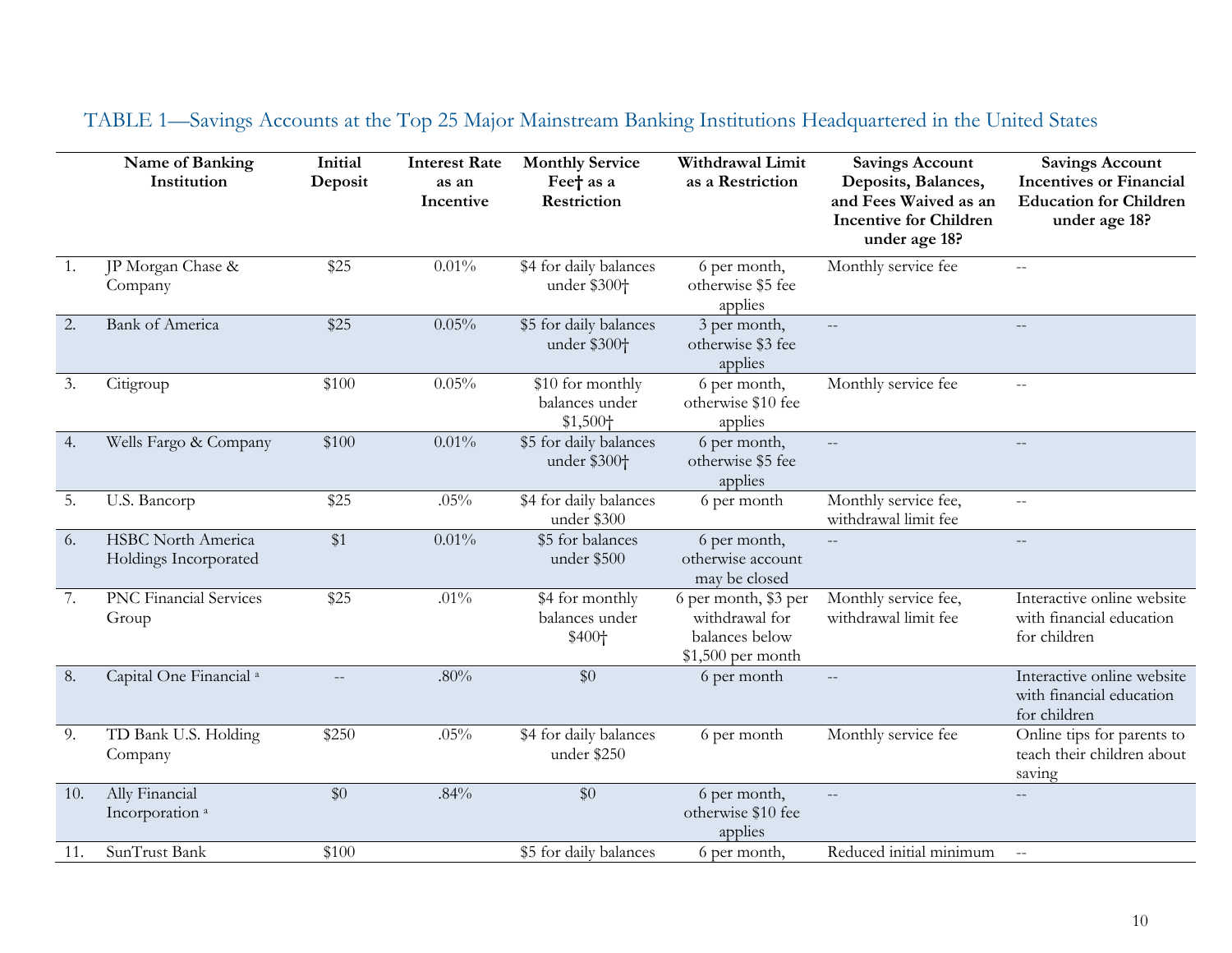|     | Name of Banking<br>Institution                 | Initial<br>Deposit | <b>Interest Rate</b><br>as an<br>Incentive | <b>Monthly Service</b><br>Feet as a<br>Restriction | Withdrawal Limit<br>as a Restriction                                                       | <b>Savings Account</b><br>Deposits, Balances,<br>and Fees Waived as an<br><b>Incentive for Children</b><br>under age 18? | <b>Savings Account</b><br><b>Incentives or Financial</b><br><b>Education for Children</b><br>under age 18? |
|-----|------------------------------------------------|--------------------|--------------------------------------------|----------------------------------------------------|--------------------------------------------------------------------------------------------|--------------------------------------------------------------------------------------------------------------------------|------------------------------------------------------------------------------------------------------------|
|     |                                                |                    |                                            | under \$300+                                       | otherwise account<br>closed or transferred<br>into a checking<br>account                   | deposit (\$25), monthly<br>service fee                                                                                   |                                                                                                            |
| 12. | BB&T Corporation <sup>a</sup>                  | \$0                | .15%                                       | \$0                                                | 6 per month,<br>otherwise \$3 fee<br>applies                                               | Withdrawal limit fee                                                                                                     |                                                                                                            |
| 13. | American Express<br>Company <sup>a, b</sup>    | \$0                | $.85\%$                                    | \$0                                                | 6 per month,<br>otherwise account<br>closed                                                |                                                                                                                          | $\overline{a}$                                                                                             |
| 14. | RBS Citizens Financial<br>Group Incorporated b | \$25               | .03%                                       | \$4.99 for daily<br>balances under \$500           | 6 per month                                                                                | Monthly service fee                                                                                                      | \$1,000 bonus after<br>beneficiary turns 18 when<br>a CollegeSaver Account<br>is opened before age 12      |
| 15. | Regions Financial                              | \$50               | $.01\%$                                    | \$5 for daily balances<br>under \$300              | 3 per month,<br>otherwise \$3 fee<br>applies                                               | Reduced initial minimum<br>deposit (\$5), monthly<br>service fee                                                         | $\overline{a}$                                                                                             |
| 16. | Fifth Third Bancorp                            | \$50               | .10%                                       | \$5 for monthly<br>balances under \$500            | 6 per month,<br>otherwise account<br>transferred into a<br>checking account                | Monthly service fee                                                                                                      | $\overline{a}$                                                                                             |
| 17. | UnionBanCal<br>Corporation                     | \$50               | .01%                                       | \$4 for daily balances<br>under \$300 <sup>+</sup> | 6 per month,<br>otherwise<br>unspecified fee<br>applies                                    | Reduced initial minimum<br>deposit (\$1), minimum<br>balance, monthly service<br>fee                                     | Rewards (prizes) for<br>savings milestones                                                                 |
| 18. | Keycorp                                        | \$50               | .01%                                       | \$4 for daily balances<br>under \$300              | 4 per month,<br>otherwise \$1 fee<br>applies; 7 per<br>month, otherwise \$5<br>fee applies | Reduced initial minimum<br>deposit (\$10), minimum<br>balance, monthly service<br>fee                                    | $\perp$ .                                                                                                  |
| 19. | RBC USA Holdco<br>Corporation, b               | \$100              | .05%                                       | \$5 for monthly<br>balances under \$300            | 6 per month,<br>otherwise \$10 fee<br>applies                                              | $\overline{a}$                                                                                                           | $\equiv$                                                                                                   |
| 20. | M&T Bank Corporation                           |                    | .02%                                       | \$5 for daily balances                             | 4 per month,                                                                               | Monthly service fee,                                                                                                     |                                                                                                            |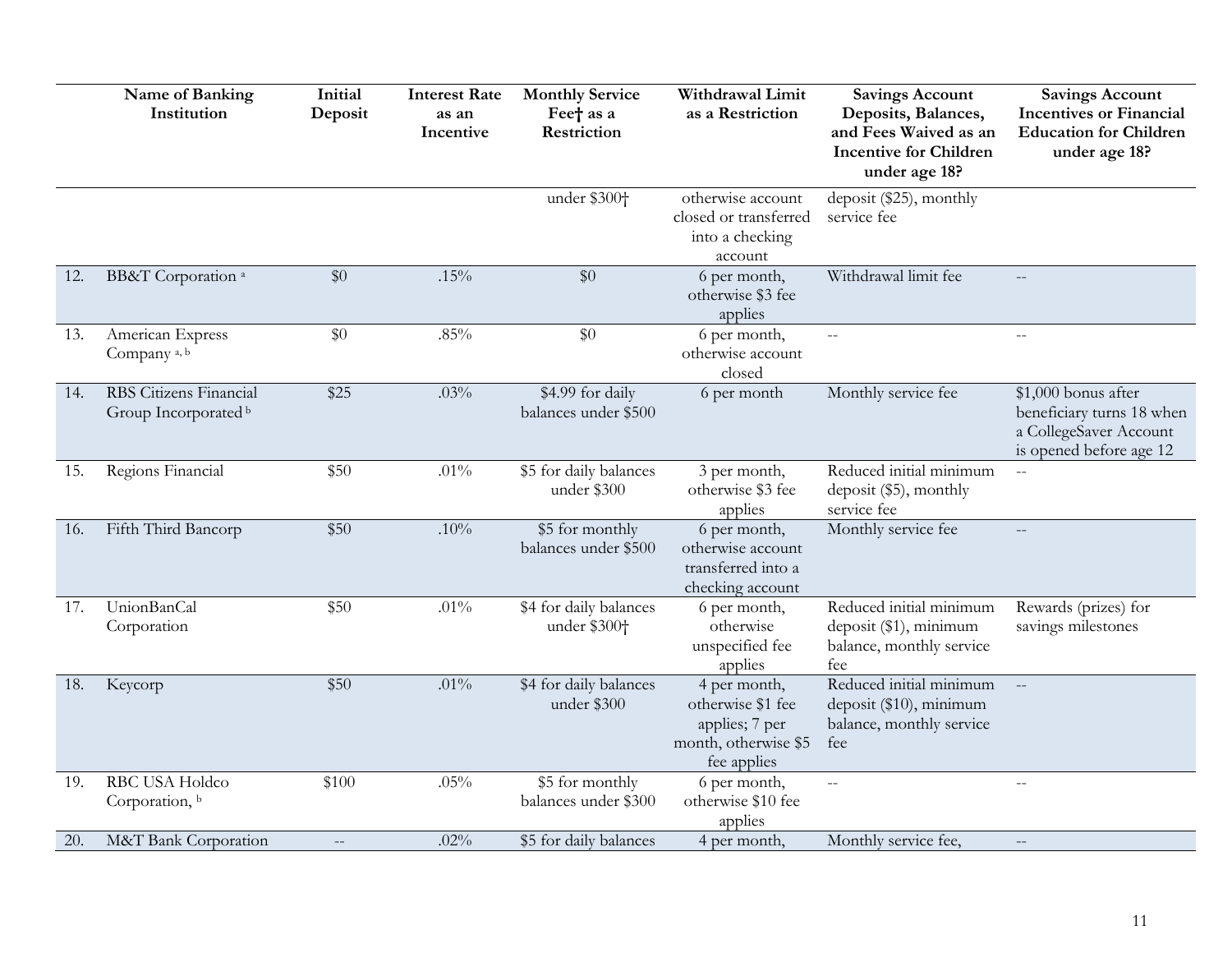|     | Name of Banking<br>Institution                     | Initial<br>Deposit | <b>Interest Rate</b><br>as an<br>Incentive | <b>Monthly Service</b><br>Feet as a<br>Restriction      | Withdrawal Limit<br>as a Restriction           | <b>Savings Account</b><br>Deposits, Balances,<br>and Fees Waived as an<br><b>Incentive for Children</b><br>under age 18? | <b>Savings Account</b><br><b>Incentives or Financial</b><br><b>Education for Children</b><br>under age 18? |
|-----|----------------------------------------------------|--------------------|--------------------------------------------|---------------------------------------------------------|------------------------------------------------|--------------------------------------------------------------------------------------------------------------------------|------------------------------------------------------------------------------------------------------------|
|     |                                                    |                    |                                            | under \$250                                             | otherwise \$5 fee<br>applies                   | minimum balance,<br>withdrawal limit fee                                                                                 |                                                                                                            |
| 21. | Discover Financial<br>Services <sup>a, b</sup>     | \$500              | .80%                                       | \$0                                                     | 6 per month,<br>otherwise \$15 fee<br>applies  | $-$                                                                                                                      |                                                                                                            |
| 22. | <b>BBVA USA Bancshares,</b><br>Inc., $\frac{b}{ }$ | \$25               | .05%                                       | \$15 quarterly fee for<br>daily balances under<br>\$500 | 4 per quarter,<br>otherwise \$3 fee<br>applies |                                                                                                                          |                                                                                                            |
| 23. | Comerica Incorporated                              | \$50               | $.01\%$                                    | \$4 for daily balances<br>under \$500                   | 6 per month,<br>otherwise \$1 fee<br>applies   | Monthly service fee,<br>withdrawal limit fee                                                                             | $- -$                                                                                                      |
| 24. | Huntington Bancshares<br>Incorporated <sup>c</sup> | \$50               | .05%                                       | \$5 for daily balances<br>under \$300                   | 6 per month,<br>otherwise \$1 fee<br>applies   | $-$                                                                                                                      |                                                                                                            |
| 25. | Zions Bancorporation                               | \$100              | .10%                                       | \$4 for monthly<br>balances under \$300                 | 6 per month,<br>otherwise \$3 fee<br>applies   | $\qquad \qquad -$                                                                                                        | $- -$                                                                                                      |

*Note*. The top 25 financial institutions that are headquartered in the U.S. are based on rankings by the Federal Reserve System's National Information Center, which used information from consolidated assets in U.S. dollars through December 31, 2011 to rank the financial institutions. For more information, please visit: [http://www.ffiec.gov/nicpubweb/nicweb/top50form.aspx.](http://www.ffiec.gov/nicpubweb/nicweb/top50form.aspx) Information on financial institutions was retrieved from company websites and, when information was not readily available on company websites, online chat or telephone conversations were held with financial institutions' customer service representatives. Customer service representatives were asked, for instance, "Does [your financial institution] waive minimum deposits or monthly service fees for account holders under age 18?" <sup>a</sup> These institutions market to account holders who will be maintaining high account balances, which is reflected in their higher-than-average interest rates. <sup>b</sup> With the exceptions of American Express Company, RBC USA Holdco Corporation, Discover Financial Services, and BBVA USA Bancshares, Inc., all financial institutions offer a minor account for those under age 18. <sup>c</sup> Huntingdon Bancshares offers an asterisk(\*)-free savings account that does not have a minimum balance or related monthly service fees; however, the account is only available online.

†In many cases, monthly service fees are waived when account holders opt in for automatic deposits into their savings accounts, such as a recurring monthly deposit of \$25.